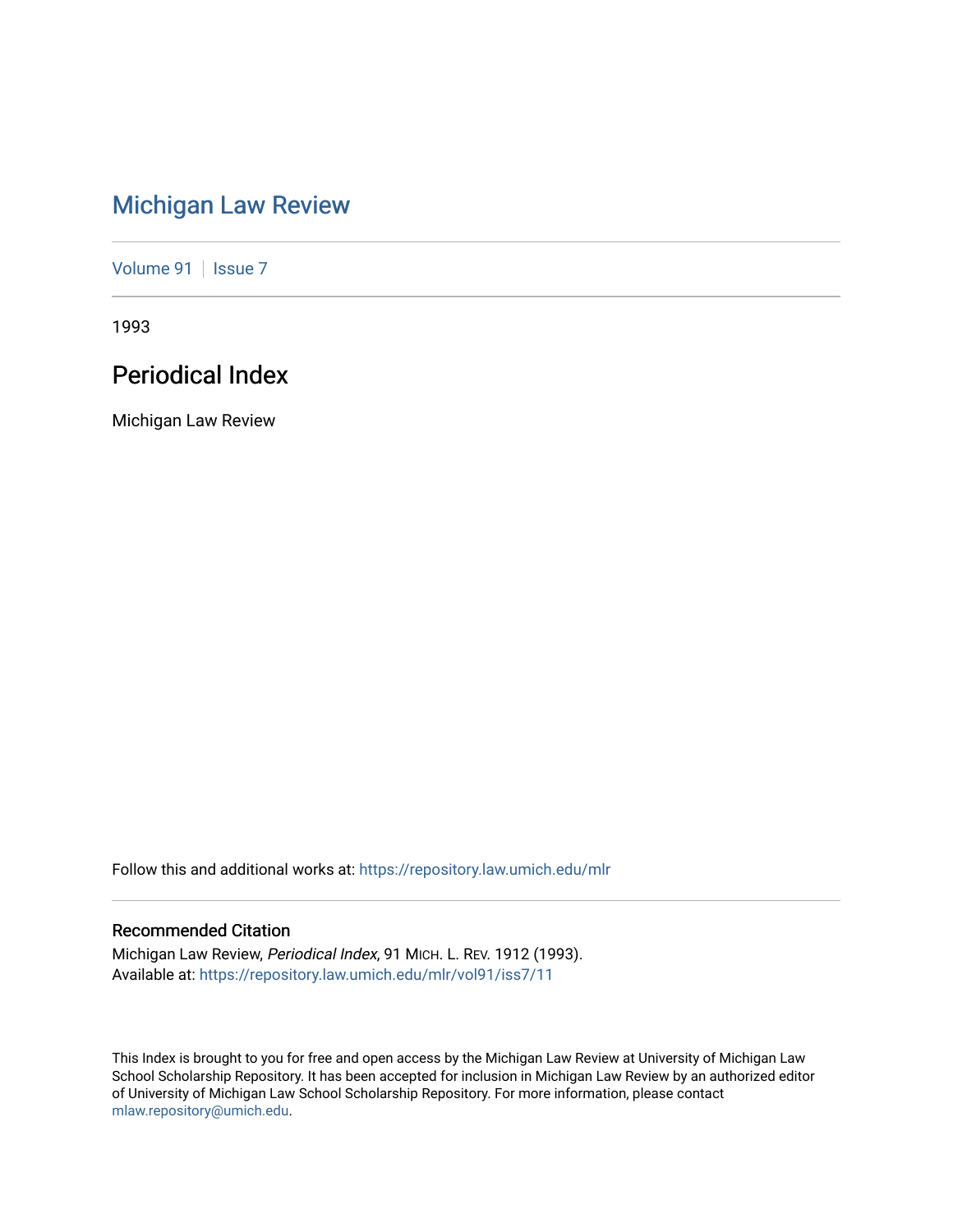## **PERIODICAL INDEX**

This Index includes *articles, comments,* and some of the longer *notes* and *recent developments*  that have appeared in leading reviews since the publication of the March issue of this *Review.* 

## *ADMINISTRATION OF CRIMINAL JUSTICE*

*Winship* on rough waters: the erosion of the reasonable doubt standard. 106 Harv. L. Rev. 1093-110 (Mar.).

#### *ADMINISTRATION OF JUSTICE*

The relationship between the Office of Solicitor General and the independent agencies: a reevaluation. 79 Va. L. Rev. 549-82 (Mar.).

#### *AFFIRMATIVE ACTION*

See *Sex Discrimination.* 

## *AGGRESSION (INTERNATIONAL LAW)*  See *International Organization.*

## *AMERICAN LEGAL THEORY*

In pursuit of the counter-text: the tum to the Jewish legal model in contemporary American legal theory. Suzanne L. Stone. 106 Harv. L. Rev. 813-94 (Feb.).

## *ARMED FORCES*

## See *International Organization.*

#### *ANTIDUMPING*

Conflicting entitlement: can antidumping and antitrust regulation be reconciled? Richard D. Boltuck & Seth Kaplan. 61 U. Cin. L. Rev. 903-18 (No. 3).

#### *ANTITRUST LAW*

See also *Antidumping, Contracts: Termination, International Trade.* 

Empirical analysis for antitrust and international trade law. Kenneth Kelly. 61 U. Cin. L. Rev. 889-902 (No. 3).

Price discrimination and predation analysis in antitrust and international trade: a comment. Ronald A. Cass. 61 U. Cin. L. Rev. 877-88 (No. 3).

## *APPELLATE PROCEDURE*

Certain uncertainty: appellate review and the sentencing guidelines. Steven E. Zipperstein. 66 S. Cal. L. Rev. 621-57 (Nov.).

## *ATTORNEYS*

See also *Legal Ethics.* 

Duties of attorneys advising financial institutions in the wake of the S&L crisis. 68 Chi.- Kent L. Rev. 517-48 (No. 1).

An ethical treatment of attorneys' personal

conflicts of interest. 66 S. Cal. L. Rev. 881- 936 (Jan.).

Lawyer decision making: the problem of prediction. Marjorie Anne McDiarmid. 1992 Wis. L. Rev. 1847-929 (No. 6).

The lawyer's fallacy. James Lindgren. 68 Chi.-Kent L. Rev. 109-15 (No. 1).

## *ATTORNEY'S FEES*

Private attorneys general, prevailing parties, and public benefit: attorney's fees awards for civil rights plaintiffs. 42 Duke L.J. 706-726 (Dec.).

## *ATTORNEYS-GENERAL*

See *Attorney's Fees.* 

## *AUTOMOBILE INSURANCE*

Withdrawal restrictions in the automobile insurance market. 102 Yale L.J. 1431-55 (Apr.).

#### *BANKRUPTCY*

Contractarianism and the normative foundations of bankruptcy law. Donald R. Korobkin. 71 Texas L. Rev. 541-631 (Feb.).

The inequitable machinations of section 362(a)(3): rethinking bankruptcy's automatic stay over intangible property rights. 66 S. Cal. L. Rev. 659-707 (Nov.).

Rethinking Professor Westbrook's Two *Thoughts About Insider Preferences.* Peter A. Alces. 77 Minn. L. Rev. 605-35 (Feb.).

## *BANKS AND BANKING*

See also *Attorneys.* 

Bank insolvency law now that it matters again. Peter P. Swire. 42 Duke L.J. 469-556 (Dec.).

Bank loans as securities: a legal and financial economic analysis of the treatment of marketable bank assets under the securities acts. 40 UCLA L. Rev. 799-850 (Feb.).

The Community Reinvestment Act: an economic analysis. Jonathan R. Macey & Geoffrey P. Miller. 79 Va. L. Rev. 291-348 (Mar.).

Safe harbors and a proposal to improve the Community Reinvestment Act. Peter P. Swire. 79 Va. L. Rev. 349-82 (Mar.).

#### *CHILD ABUSE*

See *Legal Ethics.*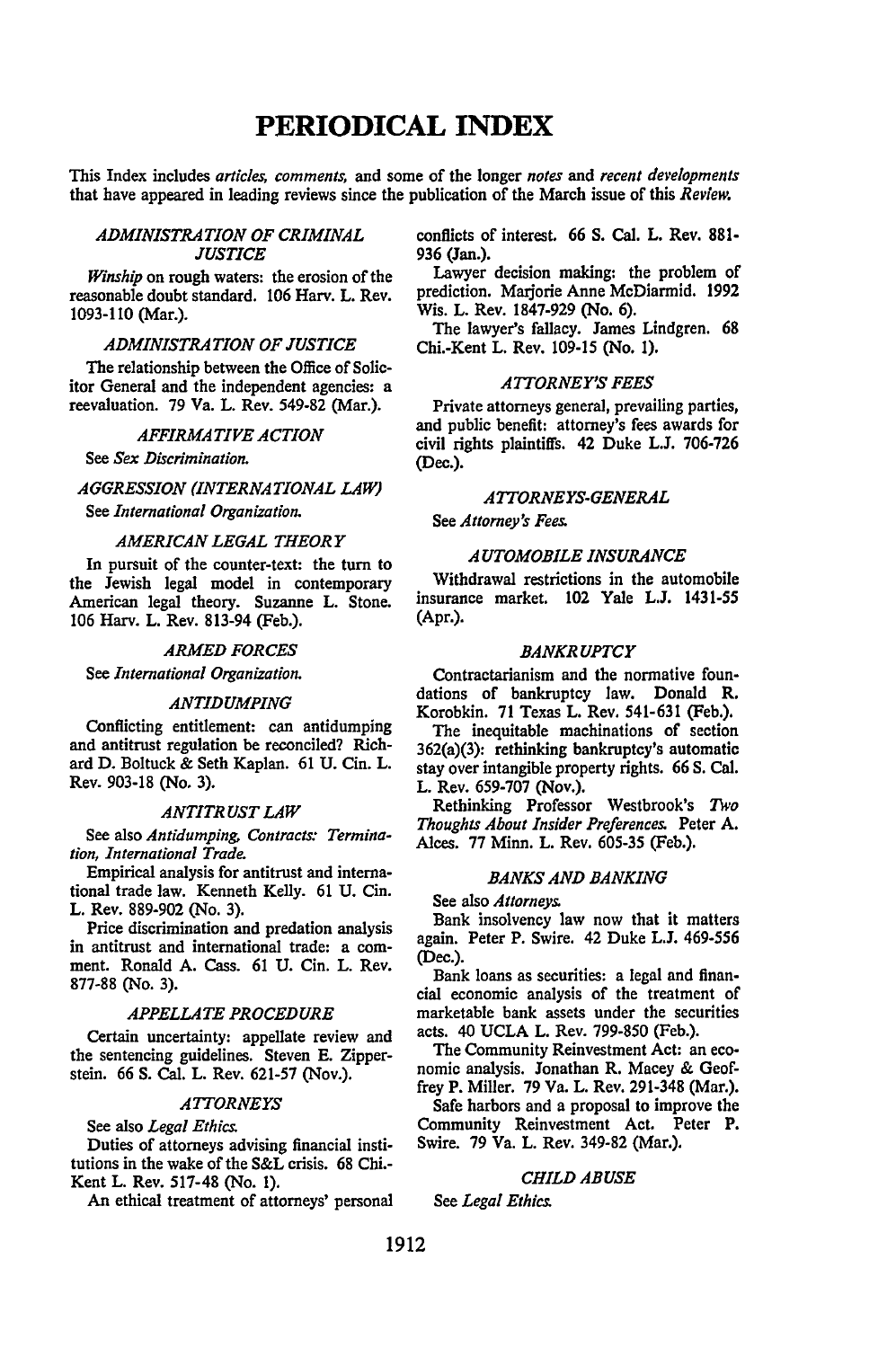## *CIVIL RICO ACTIONS*

Whatever happened to *Durland?:* mail fraud, RICO, and justifiable reliance. 68 Notre Dame L. Rev. 333-98 (No. 2).

## *CIVIL RIGHTS*

The Civil Rights Act of 1991: the business necessity standard. 106 Harv. L. Rev. 896-913 (Feb.).

## *CLASS ACTIONS*

Auctioning class action and derivative lawsuits: a critical analysis. Randall S. Thomas & Robert G. Hansen. Rejoinder by Jonathan R. Macey & Geoffrey P. Miller. 87 Nw. U. L. Rev. 423-70 (Winter).

## *COASE THEOREM*

Taking back takings: a Coasean approach to regulation. 106 Harv. L. Rev. 914-31 (Feb.).

## *COMMUNICABLE DISEASES*

The constitutionality of parole departments disclosing the HIV status of parolees. 1992 Wis. L. Rev. 1993-2030 (No. 6).

## *COMPUTERS*

See *Copyright.* 

## *CONFLICT OF INTEREST*

See also *Legal Ethics.* 

Positional conflicts of interest. John S. Dzienkowski. 71 Texas L. Rev. 457-540 (Feb.).

#### *CONSTITUTIONAL LAW*

See also *Courts, Indians.* 

The states can wait: the immediate appealability of orders denying Eleventh Amendment immunity. 59 U. Chi. L. Rev. 1617-43 (Fall).

## *CONSTITUTIONAL THEORY*

See also *Due Process of Law, Judges, Sentencing.* 

Interpretation and authority in state constitutionalism. Paul W. Kahn. 106 Harv. L. Rev. 1147-68 (Mar.).

#### *CONSTITUTIONAL TORTS*

Constitutiorial torts, the Supreme Court, and the law of noncontradiction: an essay on *Zinermon v. Burch.* Larry Alexander. 87 Nw. U. L. Rev. 576-96 (Winter).

## *CONTRACTS*

The phantom reliance interest in contract damages. Michael B. Kelly. 1992 Wis. L. Rev. 1755-846 (No. 6).

## *CONTRACTS: TERMINATION*

A reformed antitrust approach to distribu-

tor terminations. Thomas A. Piraino, Jr. 68 Notre Dame L. Rev. 271-332 (No. 2).

#### *COPYRIGHT*

Copyright protection for computer programs, databases, and computer-generated works: is anything new since CONTU? Arthur R. Miller. 106 Harv. L. Rev. 977-1073 (Mar.).

Derivative works on video game displays. 61 U. Cin. L. Rev. 999-1034 (No. 3).

#### *CORPORATIONS*

Stimulating corporate self-regulation  $-$  the corporate self-evaluative privilege: paradigmatic preferentialism or pragmatic panacea. 87 Nw. U. L. Rev. 597-650 (Winter).

## *CORPORATE CRIMINAL RESPONSIBILITY*

See *Sentencing.* 

## *COURT OPINIONS*

When the Court divides: reconsidering the precedential value of Supreme Court plurality decisions. 42 Duke L.J. 419-68 (Nov.).

## *COURTS*

See also *Federalism.* 

Seen in a glass darkly: the future of the federal courts. William H. Rehnquist. 1993 Wis. L. Rev. 1-12 (No. 1).

Upstairs/downstairs at the Supreme Court: implications of the 1991 Term for the constitutional work of the lower courts. Patricia M. Wald. 61 U. Cin. L. Rev. 771-801 (No. 3).

#### *DEFAMATION*

Contracting around the law of defamation and employment references. 79 Va. L. Rev. 517-47 (Mar.).

## *DISCRIMINATION*

## See also *Sexaual Harrasment.*

Pornography, equality, and a discrimination-free workplace: a comparative perspective. 106 Harv. L. Rev. 1075-92 (Mar.).

## *DUE PROCESS OF LAW*

## See also *Sentencing.*

Some confusions about due process, judicial review, and constitutional remedies. Richard H. Fallon, Jr. 93 Colum. L. Rev. 309-73 (Mar.).

#### *EMPLOYER AND EMPLOYEE*

See *Defamation.* 

#### *EMPLOYMENT AT WILL*

The distributive and corrective justice concerns in the debate over employment at-will: some preliminary thoughts. Martin H. Malin. 68 Chi.-Kent L. Rev. 117-46 (No. 1).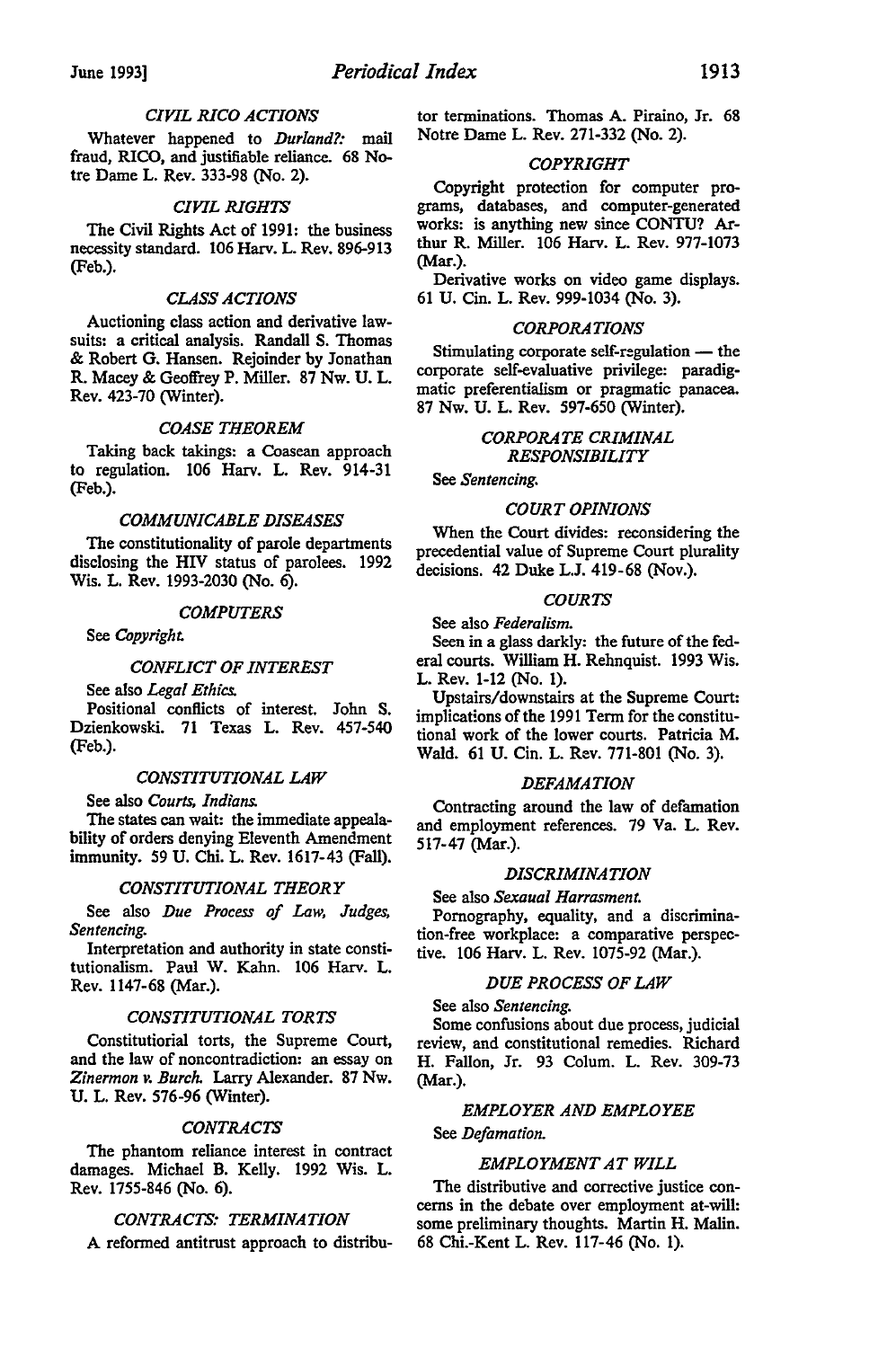## *EMPLOYMENT DISCRIMINATION*

Law and macroeconomics: employment discrimination litigation over the business cycle. John J. Donahue III & Peter Siegelman. 66 S. Cal. L. 709-65 (Jan.).

Rotating Japanese managers in American subsidiaries of Japanese firms: a challenge for American employment discrimination law. 45 Stan. L. Rev. 725-82 (Feb.).

## *ENTRAPMENT*

The government as pornographer: government sting operations and entrapment. 61 U. Cin. L. Rev. 1067-96 (No. 3).

## *ENVIRONMENTAL LAW*

Setting priorities: principles to improve environmental policy. Stuart L. Deutsch. 68 Chi.-Kent L. Rev. 43-59 (No. 1).

## *ENVIRONMENTAL PROTECTION*

Conservation through cooperation: the collaborative planning process for utility conservation and load management. 102 Yale L.J. 1235-63 (Mar.).

The discretionary function exception and the failure to warn of environmental hazards: taking the "protection" out of the Environmental Protection Agency. 78 Cornell L. Rev. 543-73 (Mar.).

Regulatory takings-a new categorical rule. 61 U. Cin. L. Rev. 1035-66 (No. 3.).

#### *EQUAL PROTECTION*

See *Juries, Sexual Discrimination.* 

#### *EQUITY*

The international role of equity-as-fairness. Thomas M. Franck & Dennis M. Sughrue. 81 Geo. L.J. 563-95 (Mar.).

#### *EVIDENCE*

Credence, character, and the rules of evidence: seeing through the liar's tale. H. Richard Uviller. 42 Duke L.J. 776-839 (Feb.).

#### *EXPERT WITNESSES*

After *West Virginia:* the fate of expert witness fee shifting in patent litigation. 59 U. Chi. L. Rev. 1591-615 (Fall).

## *EXPORTS AND IMPORTS*

Perspectives on the effects of unfair imports on domestic industries. Morris E. Morkre & Kenneth Kelly. 61 U. Cin. L. Rev. 919-44 (No. 3).

## *EXTRATERRITORIALITY*

*United States v. Yunis:* the D.C. Circuit's dubious approval of U.S. long-arm jurisdiction over extraterritorial crimes. 87 Nw. U. L. Rev. 697-734 (Winter).

#### *FEDERAL JURISDICTION*

#### See *Extraterritoriality.*

#### *FEDERAL RULES OF EVIDENCE*

Of propensity, prejudice, and plain meaning: the accused's use of exculpatory specific acts evidence and the need to amend Rule 404(b). 87 Nw. U. 1. Rev. 651-96 (Winter).

#### *FEDERALISM*

Federalism and supremacy: control of state judicial decision-making. Margaret G. Stewart. 68 Chi.-Kent L. Rev. 431-44 (no. 1).

#### *FEMINISM*

The inequality approach and the BFOQ: use of feminist theory to reinterpret the title VII BFOQ exception. 1993 Wis. L. Rev. 261- 95 (No. 1).

"Women understand so little, they call my good nature 'deceit'": a feminist rethinking of seduction. Jane E. Larson. 93 Colum. L. Rev. 374-472 (Mar.).

## *FIRES AND FIRE PREVENTION*

Where there's smoke, there's the firefighter's rule: containing the conflagration after one hundred years. 1992 Wis. L. Rev. 2031-62 (No. 6).

#### *FIRST AMENDMENT*

Adam, Eve and the First Amendment: some thoughts on the obscene as sacred. Sheldon H. Nahmod. 68 Chi.-Kent L. Rev. 377- 92 (No. 1).

The demise of the *Chaplinsky* fighting words doctrine: an argument for its interment. 106 Harv. L. Rev. 1129-46 (Mar.).

## *FOREIGN INVESTMENTS*

The Bilateral Investment Treaty in ASEAN: a comparative analysis. 42 Duke L.J. 679-705 (Dec.).

#### *FOURTH AMENDMENT*

Reasonable expectations of privacy and autonomy in Fourth Amendment cases: an empirical look at "understandings recognized and permitted by society". Christopher Slobogin & Joseph E. Schumacher. 42 Duke L.J. 727- 75 (Feb.).

## *FRAUDULENT CONVEYANCES*

Applying fraudulent conveyance law to leveraged buyouts. 42 Duke L.J. 340-81 (Nov.).

#### *FREEDOM OF SPEECH*

*The* freedom of speech. John Paul Stevens. 102 Yale L.J. 1293-313 (Apr.).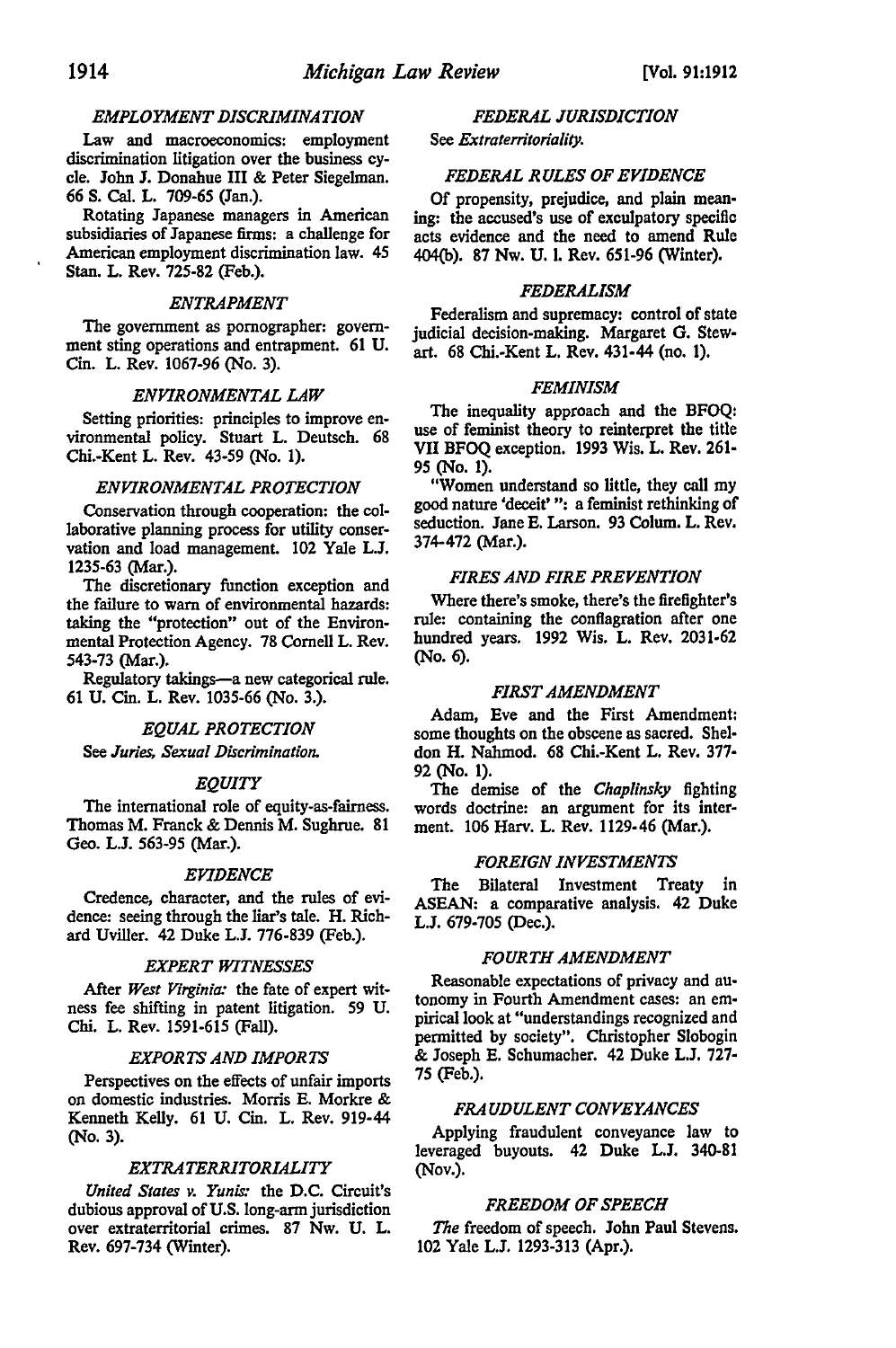## *GOVERNMENT IMMUNITY AND LIABILITY*

A Petition Clause analysis of suits against the government: implications for Rule 11 sanctions. 106 Harv. L. Rev. 1111-28 (Mar.).

## *HABEAS CORPUS*

Demodeling habeas. Ann Woodhandler. 45 Stan. L. Rev. 575-644 (Feb.).

## *HANDICAPPED PERSON*

The conflict between "disabling" and "enabling" paradigms in law: sterilization, the developmentally disabled, and the Americans with Disabilities Act of 1990. 78 Cornell L. Rev. 507-42 (Mar.).

## *HEALTH CARE INDUSTRY*

## See also *Torts.*

HMO exclusion of chiropractors. 66 S. Cal. L. Rev. 807-38 (Jan.).

Privatizing health care: economic magic to cure legal medicine. David M. Frankford. 66 S. Cal. L. Rev. 1-98 (Nov.).

## *HOMELESSNESS*

Right to shelter for the homeless: the use of decision analysis in fashioning a remedy. 81 Geo. L.J. 829-52 (Mar.).

## *HOMOSEXUALITY*

Extending family benefits to gay men and lesbian women. 68 Chi.-Kent L. Rev. 447-78 (No. 1).

## *HUMAN RIGHTS*

The protection of human rights in disintegrating states: a new challenge. Bertram S. Brown. 68 Chi.-Kent L. Rev. 203-28 (No. 1).

## *IMMIGRATION AND EMIGRATION*

A license to abuse: the impact of conditional status on female immigrants. 102 Yale L.J. 1401-30 (Apr.).

Refugees, racism, and reparations: a critique of the United States' Haitian immigration policy. 45 Stan. L. Rev. 687-724 (Feb.).

## *IMPLIED TRUSTS*

Fiduciary duties under the Commodity Exchange Act. Jerry W. Markham. 68 Notre Dame L. Rev. 199-270 (No. 2).

## *INDIANS*

*Dura v. Reina* and the legislation that overturned it: a power play of constitutional dimensions. Alex Tallchief Skibine. 66 S. Cal. L. Rev. 767-806 (Jan.).

## *INHERITANCE AND SUCCESSION*

Mercy killing and the right to inherit. Jeffrey G. Sherman. 61 U. Cin. L. Rev. 803-76 (No. 3).

#### *INSOLVENCY*

#### See *Banks and Banking.*

## *INTERNATIONAL BANKING*

British banks' role in U.K. capital markets since the Big Bang. Philip N. Hablutzel. 68 Chi.-Kent L. Rev. 365-76 (No. 1).

## *INTERNATIONAL ECONOMIC RELATIONS*

Integration, disintegration and the protection of competititon: of images, stories and myths. David J. Gerber. 68 Chi.-Kent L. Rev. 229-42 (No. 1).

## *INTERNATIONAL ENVIRONMENTAL LAW AND PRACTICE*

International environmental law: contemporary issues and the emergence of a new world order. Edith Brown Weiss. 81 Geo. L.J. 675-710 (Mar.).

International law and institutions for a new age. John H. Barton & Barry E. Carter. 81 Geo. L.J. 535-62 (Mar.).

The role of non-governmental organizations in the development of international environmental law. A. Dan Tarlock. 68 Chi-Kent L. Rev. 61-79 (No. 1).

## *INTERNATIONAL LAW*

International security in a new world. Paul H. Nitze. 81 Geo. L.J. 481-89 (Mar.).

## *INTERNATIONAL ORGANIZATION*

International security in a new world. Paul H. Nitze. 81 Geo. L.J. 481-89 (Mar.).

The United Nations and the new world order. Anthony Clark Arend. 81 Geo. L.J. 491- 533 (Mar.).

Universal soldiers: U.N. standing armies and the legal alternatives. 81 Geo. L.J. 773- 828 (Mar.).

## *INTERNATIONAL TRADE*

## See also *Antitrust Law.*

International trade and antitrust: comments. John R. Morris. 61 U. Cin. L. Rev. 945-53 (No. 3).

Regional integration and the environment: the evolution of legal regimes. Frederick M. Abbott. 68 Chi.-Kent L. Rev. 173-201 (No. 1).

#### *INTERSTATE COMMERCE*

*Reiter v. Cooper* and unreasonable rates: are reports of the files rate doctrine's death greatly exaggerated? 42 Duke L.J. 905-43 (Feb.).

## *INVESTMENTS*

See *Banks and Banking.* 

## *JUDGES*

Constitutional restrictions on the partisan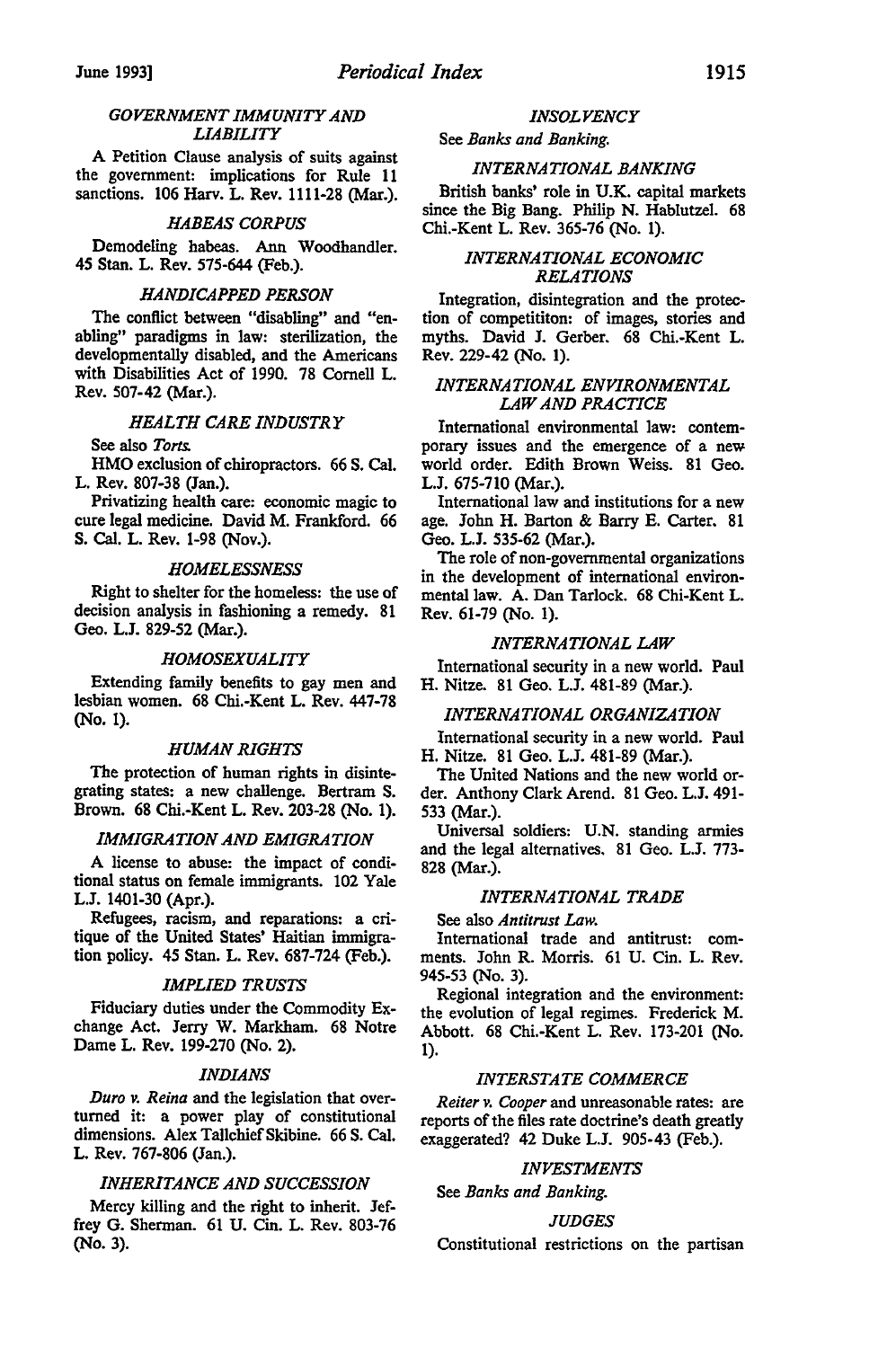appointment of federal and state judges. Michael E. Solimine. 61 U. Cin. L. Rev. 955. 68 (No. 3).

The President, the Senate, the Constitution, and the confirmation process: a reply to Professors Strauss and Sunstein. John 0. Mc-Ginnis. Response by David A. Strauss & Cass R. Sunstein, and reply by John 0. McGinnis. 71 Texas L. Rev. 633-80 (Feb.).

## *JUDICIAL REVIEW*

See also *Due Process of Law.* 

John Marshall's "Jeffersonian" concept of judicial review. David E. Engdahl. 42 Duke L.J. 279-339 (Nov.).

#### *JURIES*

## See also *Legal Education.*

Eliminating unconstitutional juries: applying *United States v. De Gross* to all heightened scrutiny equal protection groups in the exercise of peremptory challenges. 77 Minn. L. Rev. 689-718 (Feb.).

One jury indivisible: a group dynamics approach to voir dire. 68 Chi.-Kent L. Rev. 549- 80 (No. 1).

#### *JURISPRUDENCE*

Incommensurability as a jurisprudential puzzle. Richard Warner. 68 Chi.-Kent L. Rev. 147-72 (No. 1).

Legal realism and the social contract: Fuller's public jurisprudence of forms, private jurisprudence of substance. James Boyle. 78 Cornell L. Rev. 371-400 (Mar.).

#### *JUVENILE COURTS*

Leaving bad enough alone: a response to the juvenile court abolitionists. Irene Merker Rosenberg. 1993 Wis. L. Rev. 163-85 (No. 1).

## *LABOR LAW*

See also *Property.* 

Democracy in the workplace: union representation elections and federal labor law. Craig Becker. 77 Minn. L. Rev. 495-603 (Feb.).

Efficiency and labor law. Keith N. Hylton. 87 Nw. U. L. Rev. 471-522 (Winter).

#### *LANGUAGE*

See *Wills.* 

## *LAW AND THE ARTS*

"They don't make music the way they used to": the legal implications of "sampling" in contemporary music. 1992 Wis. L. Rev. 1941- 91 (No. 6).

Thinking about content: can it play an appropriate role in government funding of the arts? Amy Sabrin. 102 Yale L.J. 1209-33 (Mar.).

#### *LEGAL EDUCATION*

A letter to a female colleague. Anita Bernstein. 68 Chi.-Kent L. Rev. 317-29 (No. 1).

A view from the box: the law professor as juror. Richard H. McAdams. 68 Chi.-Kent L. Rev. 393-408 (No. 1).

Educating for professional competence in the twenty-first century: educational reform at Chicago-Kent College of Law. Gary S. Laser. 68 Chi.-Kent L. Rev. 243-90 (No. 1).

Law professors of color and the academy: of poets and kings. Cheryl 1. Harris. 68 Chi.- Kent L. Rev. 331-52 (No. 1).

## *LAW ENFORCEMENT*

See *Entrapment.* 

## *LAW TEACHING*

See *Legal Education.* 

## *LEGAL ETHICS*

See also *Attorneys.* 

Administrative watchdogs or zealous advocates? Implications for legal ethics in the face of expanded attorney liability. 45 Stan. L. Rev. 645-86 (Feb.).

Child abuse reporting laws and attorney-cli· ent confidences: the reality and the specter of lawyer as informant. Robert P. Mosteller. 42 Duke L.J. 203-78 (Nov.).

## *LEGAL MALPRACTICE*

Limits on the privity and assignment of legal malpractice claims. 59 U. Chi. L. Rev. 1533-61 {Fall).

#### *LEGAL REALISM*

See *Jurisprudence.* 

## *LEGAL RESEARCH*

An essay on electronic casebooks: my pursuit of the paperless chase. Ronald W. Staudt. 68 Chi.-Kent L. Rev. 291-313 (No. 1).

#### *LEGAL SCHOLARSHIP*

Interdisciplinary legal scholarship in search of a paradigm. 42 Duke L.J. 840-53 (Feb.).

Storytelling and legal scholarship. Richard A. Matasar. 68 Chi.-Kent L. Rev. 353-64 (No. 1).

## *LEGAL THEORY*

Rules versus standards: an economic analy· sis. Louis Kaplow. 42 Duke L.J. 557-629 (Dec.).

## *LIBERTY*

Positive and negative liberty. Steven J. Heyman. 68 Chi.-Kent L. Rev. 81-90 (No. 1).

## *MEDICAL ETHICS*

See *Right to Die.*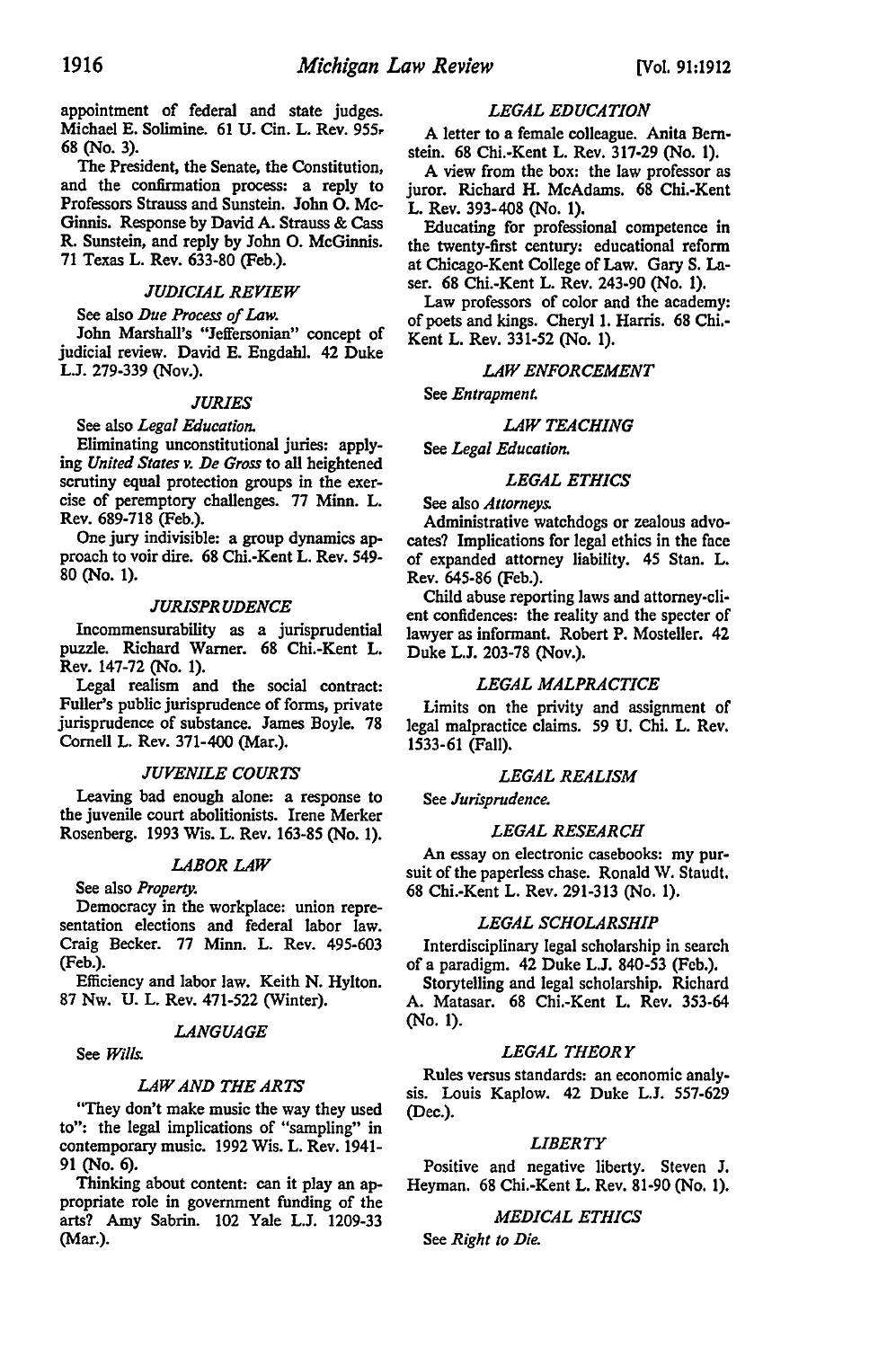#### *OBSCENITY*

## See *Entrapment.*

#### *PARENT AND CHILD*

Just a gene: judicial assumptions about parenthood. Janet L. Dolgin. 40 UCLA L. Rev. 637-94 (Feb.).

Ohio rejects a child's cause of action for loss of parental consortium. 61 U. Cin. L. Rev. 1097-136 (No. 3).

## *PAROLE*

#### See *Communicable Diseases.*

## *PATENTS*

## See also *Expert Witnesses.*

Biotechnology patents and the deposit requirement: removing uncertainty after *Amgen v. Chugai Pharmaceutical* 66 S. Cal. L. Rev. 937-76 (Jan.).

#### *PORNOGRAPHY*

See *Discrimination.* 

## *POSTAL LAWS*

See *Civil RICO Actions.* 

#### *PROPERTY*

See also *Bankruptcy, Environmental Protection.* 

Property in land. Robert C. Ellickson. 102 Yale L.J. 1315-400 (Apr.).

Restraints on alienation of human capital. Stewart E. Sterk. 79 Va; L. Rev. 383-460 (Mar.).

Usings. Jed Rubenfeld. 102 Yale L.J. 1077- 163 (Mar.).

## *PUBLIC OFFICIALS AND EMPLOYEES*  See *Administration of Justice.*

#### *PUNISHMENT*

The paradox of punishment. Paul Campos. 1992 Wis. L. Rev. 1931-40 (No. 6).

## *PUNITIVE DAMAGES*

Punitive damages: a misplaced remedy. 66 S. Cal. L. Rev. 839-80 (Jan.).

Toward a uniform application of punishment: using the federal sentencing guidelines as a model for punitive damage reform. 40 UCLA L. Rev. 753-97 (Feb.).

## *RACE DISCRIMINATION*

See also *Immigration and Emigration.* 

Difference and equality: a critical assessment of the concept of "diversity." Sheila Foster. 1993 Wis. L. Rev. 105-61 (No. 1).

Lessons in confronting racist speech: good intentions, bad results, and Article 4(a) of the Convention on the Elimination of All Forms of Racial Discrimination. 77 Minn. L. Rev. 719-37 (Feb.).

#### *RACES*

Critical race theory: an annotated bibliography. Richard Delgado & Jean Stefancic. 79 Va. L. Rev. 461-516 (Mar.).

#### *REFUGEES*

See also *Immigration and Emigration.* 

Unsafe havens. Jean-Pierre Benoit & Lewis A. Kornhauser. U. Chi. L. Rev. 1421-64 (Fall).

#### *RELIGION AND THE LAW*

Extinction and the law: protection of religiously-motivated behavior. Fred P. Bosselman. 68 Chi.-Kent L. Rev. 15-41 (No. 1).

## *RIGHT TO DIE*

Living will legislation in Ohio: the Modified Uniform Rights of the Terminally Ill Act. 61 U. Cin. L. Rev. 969-97 (No. 3).

The philosophy of personal identity and the life and death cases. Linda R. Hirshman. 68 Chi.-Kent L. Rev. 91-108 (No. 1).

## *SCHOOLS AND SCHOOL DISTRICTS: FINANCE*

School choice and the Religion Clauses: the law and politics of public aid to private parochial schools. 81 Geo. L.J. 711-40 (Mar.).

## *SECURITIES*

See *Banks and Banking.* 

#### *SENTENCING*

See also *Appellate Procedure.* 

A tale of three cities: an empirical study of charging and bargaining practices under the federal sentencing guidelines. Ilene H. Nagel & Stephen J. Schulhofer. Comment by David N. Yellen. 66 S. Ca. L. Rev. 501-79 (Nov.).

Between two extremes: an examination of the efficiency and effectiveness of community service orders and their implications for the U.S. sentencing guidelines. Malcolm M. Feeley, Richard Berk & Alec Campbell. Comments by Elizabeth Alexander & J. Michael Quinlan. 66 S. Cal. L. Rev. 155-223 (Nov.).

Just punishment and adequate deterrence for organizational misconduct: scaling economic penalties under the new corporate sentencing guidelines. Richard S. Gruner. 66 S. Ca. L. Rev. 225-88 (Nov.).

Purposes at sentencing. Marc Miller. Comment by Leonard J. Long. 66 S. Cal. L. Rev. 413-99 (Nov.).

Sentencing facts: travesties of real-offense sentencing. Kevin R. Reitz. 45 Stan. L. Rev. 523-73 (Feb.).

The federal sentencing guidelines and confrontation rights. 42 Duke L.J. 382-418 (Nov.).

The federal sentencing guidelines' failure to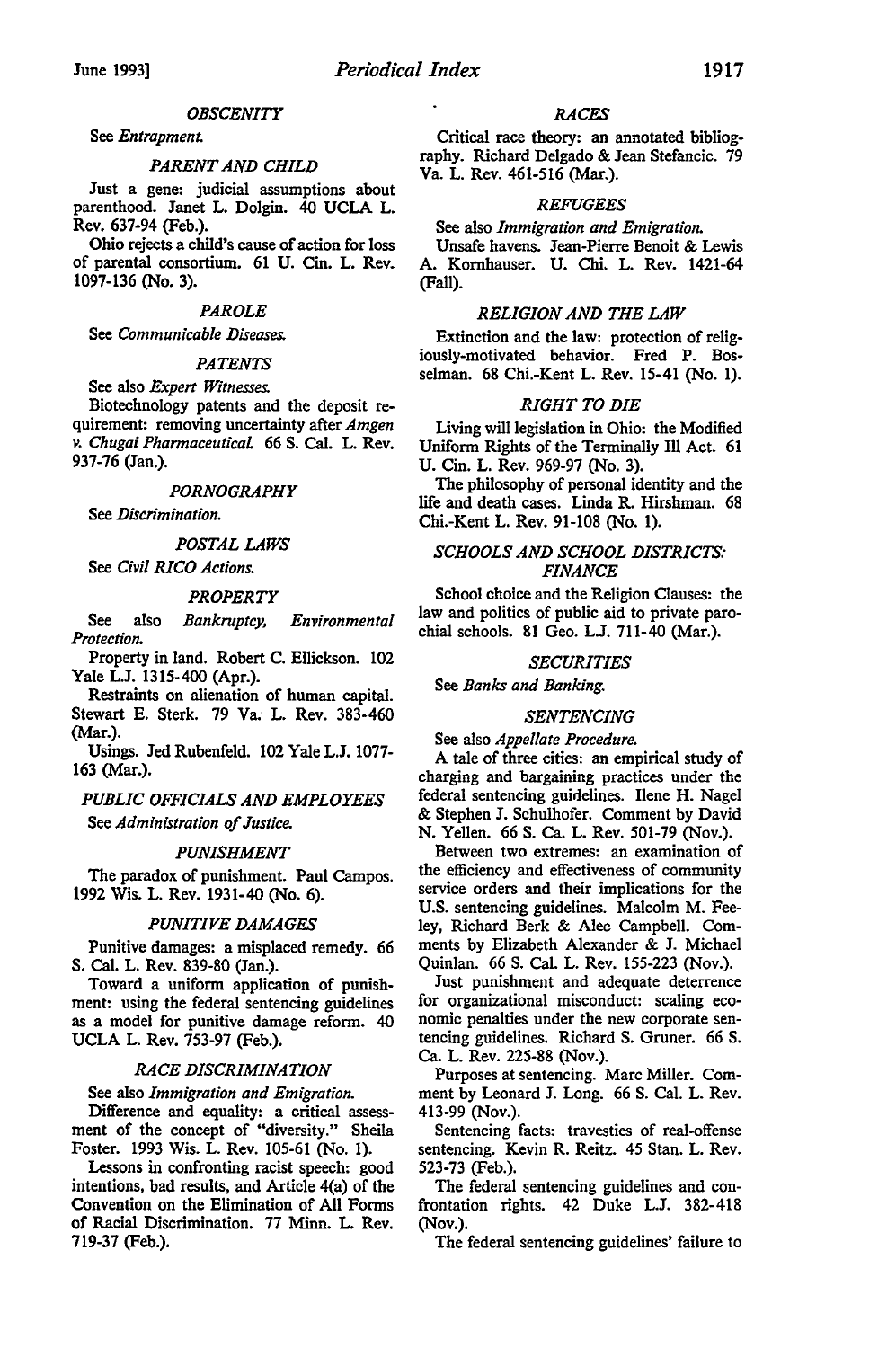eliminate sentencing disparity:' governmental manipulations before arrest. 1993 Wis. L. Rev. 187-230 (No. 1).

The role of offense and offender characteristics in federal sentencing. Barbara S. Meierhoefer. Comments by Richard A. Berk & William W. Schwarzer. 66 S. Cal. L. Rev. 367-411 (Nov.).

The Sentencing Commission and constitutional theory: bowls and plateaus in separation of powers theory. Mark Tushnet. Comment by Dennis E. Curtis. 66 S. Cal. Rev. 581-620 (Nov.).

The tail that wagged the dog: bifurcated fact-finding under the federal sentencing guidelines and the limits of due process. Susan N. Herman. Comment by Jack B. Weinstein. 66 S. Cal. L. Rev. 289-366 (Nov.).

## *SEPARATION OF POWERS*

Standing on firmer ground: separation of powers and deference to congressional findings in the standing analysis. 59 U. Chi. L. Rev. 1645-75 (Fall).

## *SEX DISCRIMINATION*

The law as they found it: disentangling gender-based affirmative action programs from *·Croson.* 59 U. Chi. L. Rev. 1563-89 (Fall).

Strict scrutiny for gender, via *Croson.* 93 Colum. L. Rev. 508-45 (Mar.).

## *SEXUAL HARASSMENT*

Is there a place for a reasonable woman in the law? A discussion of recent developments in hostile environmental sexual harassment. 42 Duke L.J. 854-904 (Feb.).

A unified approach to causation in disparate treatment cases: using sexual harassment by supervisors as the causal nexus for the discriminatory motivating factor in mixed motives cases. 1993 Wis. L. Rev. 231-59 (No. 1).

#### *STATE LAW*

See *Constitutional Theory.* 

## *STOCKS*

The triggering function of sale of control doctrine. Einer Elhauge. 59 U. Chi. L. Rev. 1465-532 (Fall).

## *STRICT LIABILITY*

Good faith defenses: reshaping strict liability crimes. Laurie L. Levenson. 78 Cornell L. Rev. 401-69 (Mar.).

## *TAX PRACTICE*

James Madison and public choice at Gucci Gulch: a procedural defense of tax expenditures and tax institutions. Edward A. Zelinsky. 102 Yale L.J. 1165-207 (Mar.).

## *TENDER OFFERS*

Imprudent power: reconsidering U.S. regulation of foreign tender offers. Jill E. Fisch. 87 Nw. U. L. Rev. 523-75 (Winter).

## *TORTS*

Responsibility for human suffering: awareness, participation, and the frontiers of tort law. Timothy D. Lytton. 78 Cornell L. Rev. 470-506 (Mar.).

Second best: the soft underbelly of deterrence theory in tort. Stephen F. Williams. 106 Harv. L. Rev. 932-44 (Feb.).

Women, medical care, and mass tort litigation. Joan E. Steinman 68 Chi.-Kent L. Rev. 409-29 (No. 1).

## *TRIALS*

Fighting fire with firefighters: a proposal for expert judges at the trial level. 93 Colum. L. Rev. 473-507 (Mar.).

#### *UNIFORM COMMERCIAL CODE*

The absolute bar rule in UCC foreclosure sales: a prescription for waste. Robert M. Lloyd. 40 UCLA L. Rev. 695-752 (Feb.).

## *UNIFORM LAWS*

The 1990 Uniform Probate Code: older and better, or more like the Internal Revenue Code? Mark L. Ascher. Response by Mary Louise Fellows and reply by Mark L. Ascher. 77 Minn. L. Rev. 639-87 (Feb.).

#### *UNIONS*

See *Labor Law.* 

## *WAR AND EMERGENCY POWERS*

Rethinking war powers: Congress, the President, and the United Nations. Jane E. Stromseth. 81 Geo. L.J. 597-673 (Mar.).

#### *WARRANTY*

Toward a theory of warranties in sales of new homes: housing the implied warranty advocates, law and economics mavens, and consumer psychologists under one roof. Jeff Sovern. 1993 Wis. L. Rev. 13-103 (No. 1).

#### *WATER POLLUTION*

Lead poisoning in children: a proposed legislative solution to municipal liability for furnishing lead-contaminated water. 68 Notre Dame L. Rev. 399-426 (No. 2)

## *WHITE COLLAR CRIMES*

See *Fraudulent Conveyances.* 

#### *WILLS*

Intention, interpretation, and stories. Jane B. Baron. 42 Duke L.J. 630-78 (Dec.).